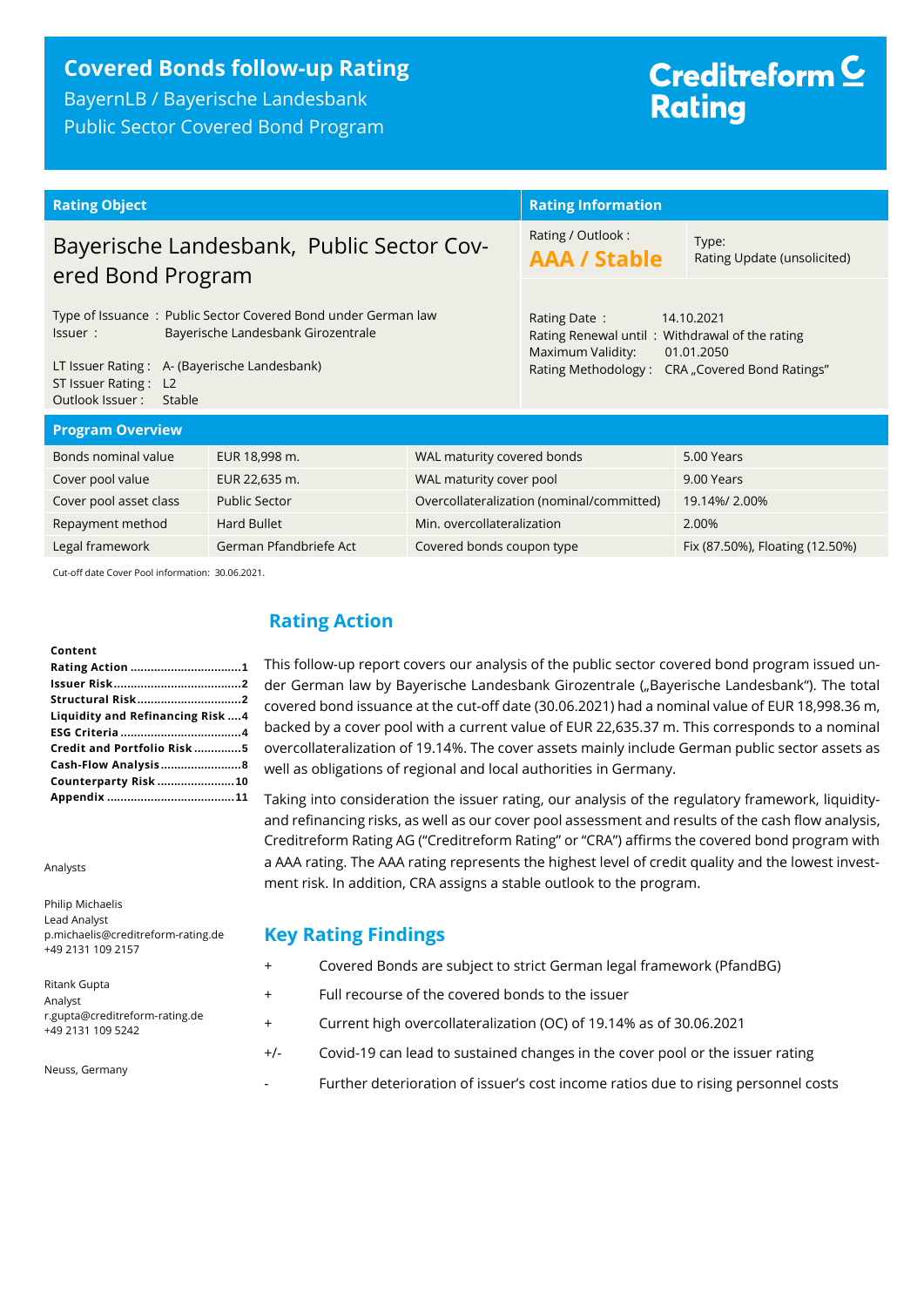Table1: Overview results

| <b>Risk Factor</b>               | <b>Result</b>                |
|----------------------------------|------------------------------|
| <b>Issuer rating</b>             | A- (rating as of 24.09.2021) |
| + Legal and regulatory framework | +4 Notches                   |
| + Liquidity and refinancing risk | +1 Notch                     |
| = Rating after $1st$ uplift      | $AA+$                        |
| Cover pool & cash flow analysis  | AAA                          |
| + $2^{nd}$ rating uplift         | +1 Notch                     |
| = Rating covered bond program    | <b>AAA</b>                   |

### <span id="page-1-0"></span>**Issuer Risk**

#### **Issuer**

Our rating of Bayerische Landesbank covered bond program is reflected by our issuer rating opinion of Bayerische Landesbank (Group). CRA has affirmed the Long-term rating of Bayerische Landesbank at A- in a Rating Update dated 24.09.2021. BayernLB is one of the largest Landesbank in Germany. High asset quality, low NPL ratio and growth perspective (via DKB), among other factors, grant BayernLB in a relevant position among its competitors in the banking sector. On the other hand, net interest margin and earnings ratios are strongly dependent on DKB's business. The cost income ratios deteriorated further due to rising personnel costs. For a more detailed overview of the issuer rating, please refer to the webpage of Creditreform rating AG.

## <span id="page-1-1"></span>**Structural Risk**

#### **Transaction structure**

Figure1: Overview of Covered Bond emission | Source: CRA

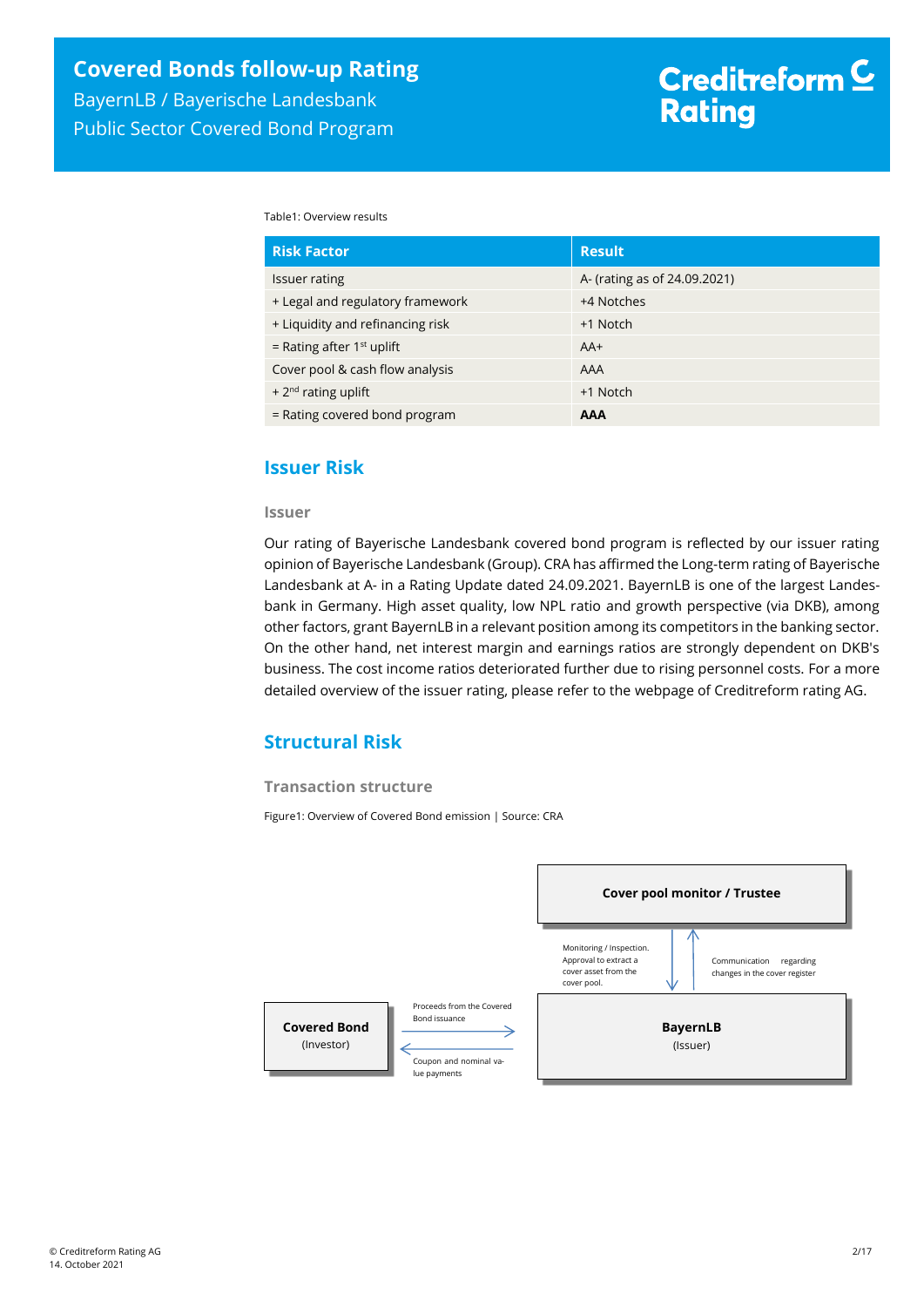#### **Legal and Regulatory Framework**

The legal basis of covered bond ("Pfandbriefe") programs in Germany is the German Covered Bond Act (Pfandbriefgesetz, "PfandBG") dated 22 May 2005 and the relevant secondary legislations. The PfandBG last amended on July 2021. Under this framework, banks can issue covered bonds backed by pool of mortgages, public sector assets, registered ship mortgages or registered liens on registered aircrafts.

The European Commission on November 2019 has adopted the legislative package to provide for enhanced harmonisation of the EU covered bond market. Each of the Member States should implement the Covered Bond Directive (CBD) by 8 July 2021 and the national measures shall be applied at the latest from 8 July 2022.

Subsequently, the German Bundestag (German parliament) passed the German CBD Implementation Act on 15 April 2021, followed by the approval of the Bundesrat (Federal Council of Germany) on 7 May 2021. The changes to the law provide for adjustments to the PfandBG with a view to harmonize the national legislation with the EU covered bond harmonization measures. Some measures, in particular, the provisions on building insurance and on maturity extension came into force as of 1 July 2021 and have been included in the rating analysis. Other provisions on implementing the CBD like provisions on transparency will enter into force on July 2022, which might have a potential effect on the legal and regulatory framework applicable to the issuance of covered bonds currently in force.

A comprehensive overview of the initial PfandBG with previous amendments can be found in our initial and follow-up rating reports of BayernLB Public Covered Bonds. Subsequently, the following major provisions describe the status of PfandBG as of 01 July 2021 including the most recent amendments.

The covered bondholders have direct recourse to the issuer and a preferential claim over the cover pool assets secured by its cover asset class. For public sector covered bonds ("Öffentliche Pfandbriefe") the cover assets comprise of public sector exposures to sovereigns, regional and local authorities confined to EU/EEA countries, Switzerland, USA, Canada, Japan and explicitly widened to UK due to Brexit.

An independent trustee (Treuhänder) ensures that the cover assets are correctly recorded in the relevant cover register and that their inclusion meets eligibility criteria. In the event of issuers insolvency, a special administrator ("Sachwalter") will be appointed by the regulatory authority BaFin to manage the cover pool. The amended PfandBG foresees a strengthening of the dual recourse, whereby the insolvency administrator must keep reserves for the claims of the covered bond holders during the insolvency proceedings of the issuer. Furthermore, on a regular basis BaFin audits cover pool assets, as of 1 July 2021 usually every three years (instead of every two years before).

In general, we consider the structural framework for covered bonds in Germany as positive, as the PfandBG defines clear rules to mitigate risks, in particular regarding insolvency remoteness, asset segregation, investor's special claim vis-à-vis other creditors, the role and appointment of a special administrator, among other provisions. Due to those reasons, with regard to the regulatory and structural framework for German covered bond programs, we have set a rating uplift of four (+4) notches.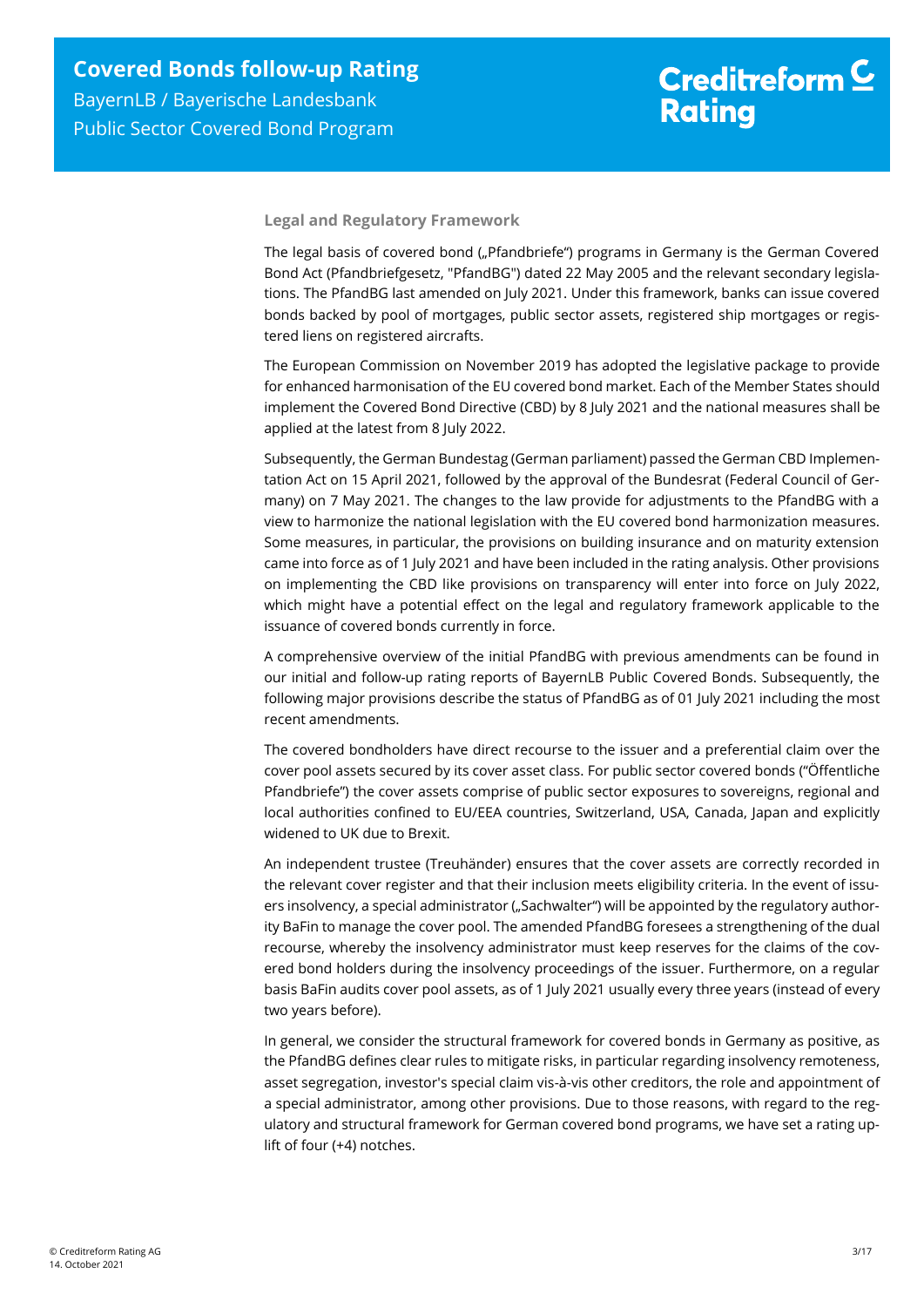# <span id="page-3-0"></span>**Liquidity and Refinancing Risk**

According to PfandBG, it is compulsory for the covered bond issuers to maintain an overcollateralization (OC) of at least 2.00% of the net present value of the liabilities (net present value of statutory overcollateralization) after stress tests. Furthermore, the Issuer is required to maintain a liquidity buffer to cover, for the next 180 days, all debt service outflows (interest and principal) and derivative transactions, calculated each day.

The underlying cover pool must be subjected to a stress test at least weekly to ensure the present value coverage, and that the OC is maintained in case of changes in interest rates and exchange rates. The stress scenarios are either static, dynamic or model-based. Derivatives can be an additional measure to hedge interest rate and currency risks.

In the event of issuer's insolvency, the PfandBG stipulates that the special administrator can sell covered pool assets or use them as a guarantee for liquidity operations if liquidity shortfalls are foreseeable. The legal amendments to the PfandBG as of 1 July 2021 also introduce the legal option of extending the maturity for covered bonds by up to 12 months by a cover pool administrator, if, this action is necessary, not over indebted and subsequent solvency of the issuer can be assumed. In addition, the cover pool administrator is allowed to extend maturities of interest and principal within the first month after his appointment to the end of this month. However, the original maturity schedule of the covered bonds must be kept.

According to the recently amended PfandBG, derivatives are only eligible as forward transactions. The provisions on derivative transactions that can be included in the cover pool provide for a limit for liabilities from cover pool derivatives of maximum 12% of the sum of outstanding covered bonds and liabilities from cover pool derivatives, calculated on a net present value basis.

The German PfandBG and the stipulated risk management processes for liquidity risks constitute, in general, a comparatively strict framework by which they can be effectively reduced. The option to defer maturity can mitigate existing refinancing risks, but is limited to the actions of the cover pool administrator. Remaining risks can only be cushioned by sufficiently high overcollateralization or other liquid funds to bridge the asset-liability mismatches. We assess the overall legal provisions on liquidity management for German Covered Bond programs as positive and set a rating uplift of one (+1) notch.

# <span id="page-3-1"></span>**ESG Criteria**

CRA generally takes ESG-relevant factors (environmental, social and governance) into account when assessing Covered Bond ratings. Overall, ESG factors have a significant impact on the current rating of this Covered Bond program. CRA identifies governance factors, in particular, to have a highly significant impact on Covered Bond ratings. Since Covered Bonds are subject to strict legal requirements, regulatory risk plays an important role in assessing the credit rating.

The German covered bond legislation (PfandBG) defines clear rules to mitigate risks in particular regarding: insolvency remoteness, asset segregation, investor's special claim vis-à-vis other creditors, the roleand appointment of a special administrator, among other provisions. Additionally, Risk management and internal controls as well as the macroeconomic factors such as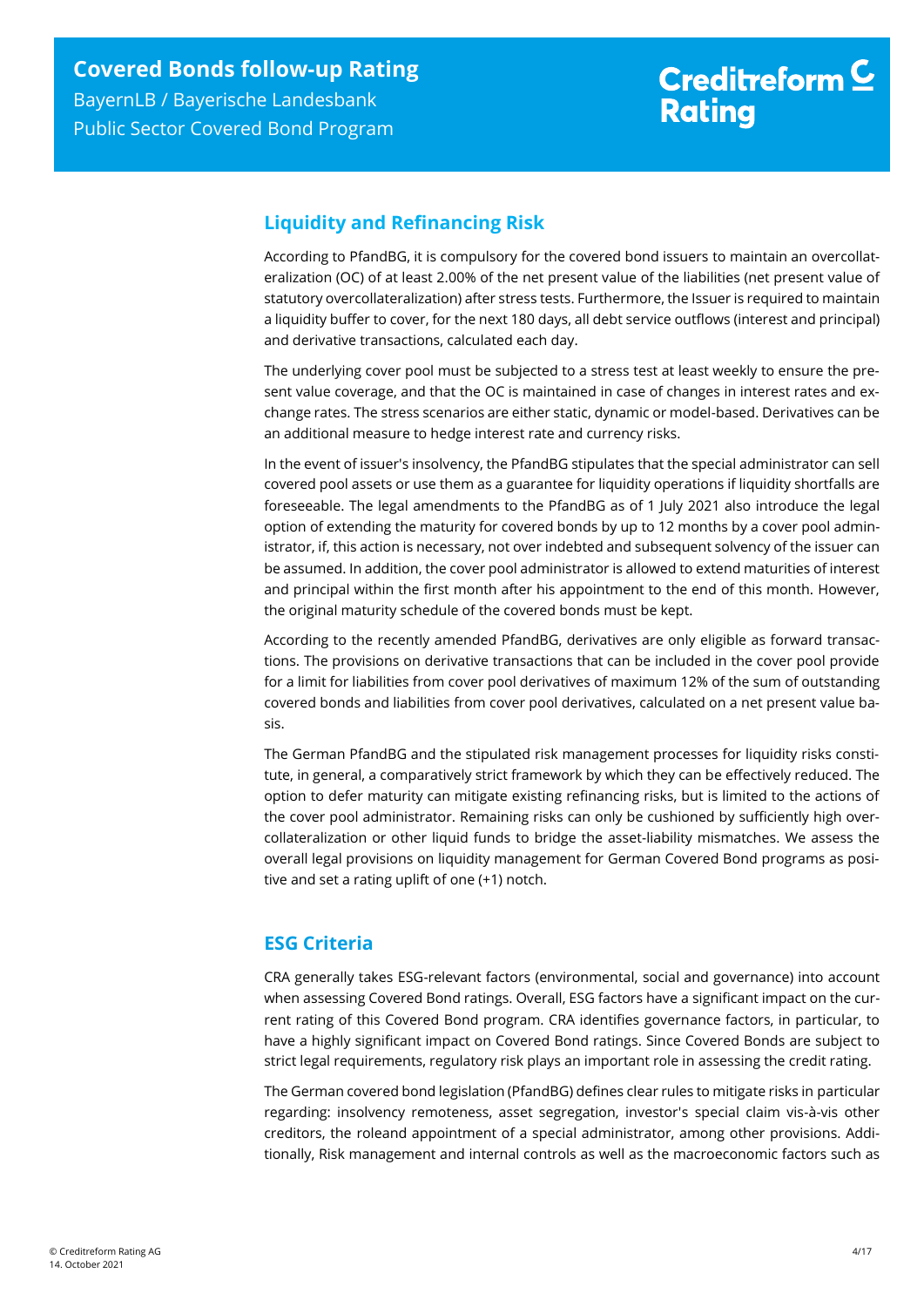# Creditreform<sup>C</sup> **Rating**

hedging strategies, interest rates and yield curve are considered to have a highly significant impact on the assessment of the credit rating. Other individual factors with a potential key rating influence were not identified, and therefore did not affect the final rating.

# <span id="page-4-0"></span>**Credit and Portfolio Risk**

#### **Cover pool analysis**

The analysis of the cover pool is based on public information which has been made available by the Issuer, in particular the Harmonised Transparency Template ("HTT") as per regulatory requirements. This information was sufficient according to CRA´s rating methodology "Covered Bond Ratings".

At the cut-off-date 30.06.2021, the pool of cover assets consisted of 83,716 debt receivables from 54,414 debtors, of which 93.61% are domiciled in Germany. The total cover pool volume amounted to EUR 22,635.37m. in bonds (3.86%), loans (96.14%) and others (0.00%) which have been lent to the central government, regional authorities and entities, and other debtors. The ten largest debtors of the portfolio total to 23.72%. [Table 2](#page-4-1) displays additional characteristics of the cover pool:

<span id="page-4-1"></span>Table 2: Cover pool characteristics | Source: Bayerische Landesbank

| <b>Characteristics</b>          | <b>Value</b>  |
|---------------------------------|---------------|
| Cover assets                    | EUR 22,635 m. |
| Covered bonds outstanding       | EUR 18,998 m. |
| Substitute assets               | EUR 400.50 m. |
| Cover pool composition          |               |
| <b>Public Sector</b>            | 98.23%        |
| Substitute assets               | 1.77%         |
| Other / Derivative              | 0.00%         |
| Number of debtors               | 54,414        |
| <b>Bonds</b>                    | 3.86%         |
| Loans                           | 96.14%        |
| Other                           | 0.00%         |
| Average asset value             | EUR 265.60 k. |
| Non-performing loans            | 0.17%         |
| 10 biggest debtors              | 23.72%        |
| WA seasoning                    | 83.90         |
| WA maturity cover pool (WAL)    | 9.00 Years    |
| WA maturity covered bonds (WAL) | 5.00 Years    |

We have listed an extended view of the composition of the cover pool in the appendix section "Cover pool details". The following chart displays the maturity profile of the cover assets at the cut-off date 30.06.2021 (see [figure 2\)](#page-5-0):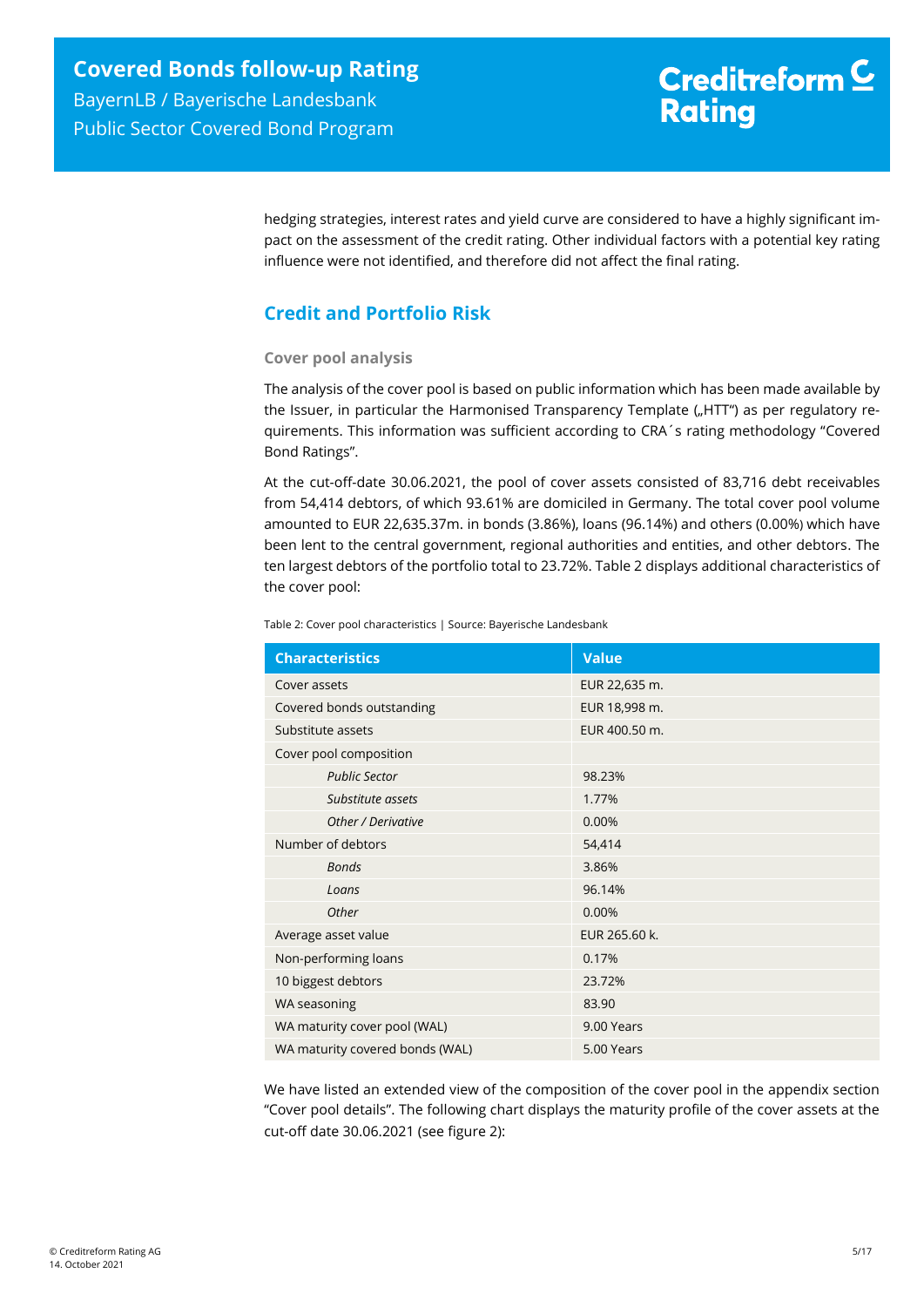<span id="page-5-2"></span>Time to Maturity (Months)



<span id="page-5-0"></span>Figure 2: Distribution by remaining time to maturity I Source: Bayerische Landesbank

#### **Maturity profile**

The following charts present the cash flow profile of the Issuer (see [figure 3](#page-5-1) an[d figure 4\)](#page-5-2):

<span id="page-5-1"></span>

During its cash flow modelling, CRA has taken into consideration the maturity structure of cover assets and liabilities. This structure was an integral part of the cash flow analysis.

**Interest rate and currency risk**

The legal framework provides for weekly stress tests to be conducted on interest rate- and currency risks. Therefore, interest rate risk could be mitigated by the 2% OC requirement. Currency risk, on the other hand, is also limited for this program as 96.12% of the cover pool assets and 97.73% of the cover bonds are denominated mainly in euro. Nevertheless, we have applied interest rate and foreign exchange stresses on the cash flows for each rating level according to our methodology.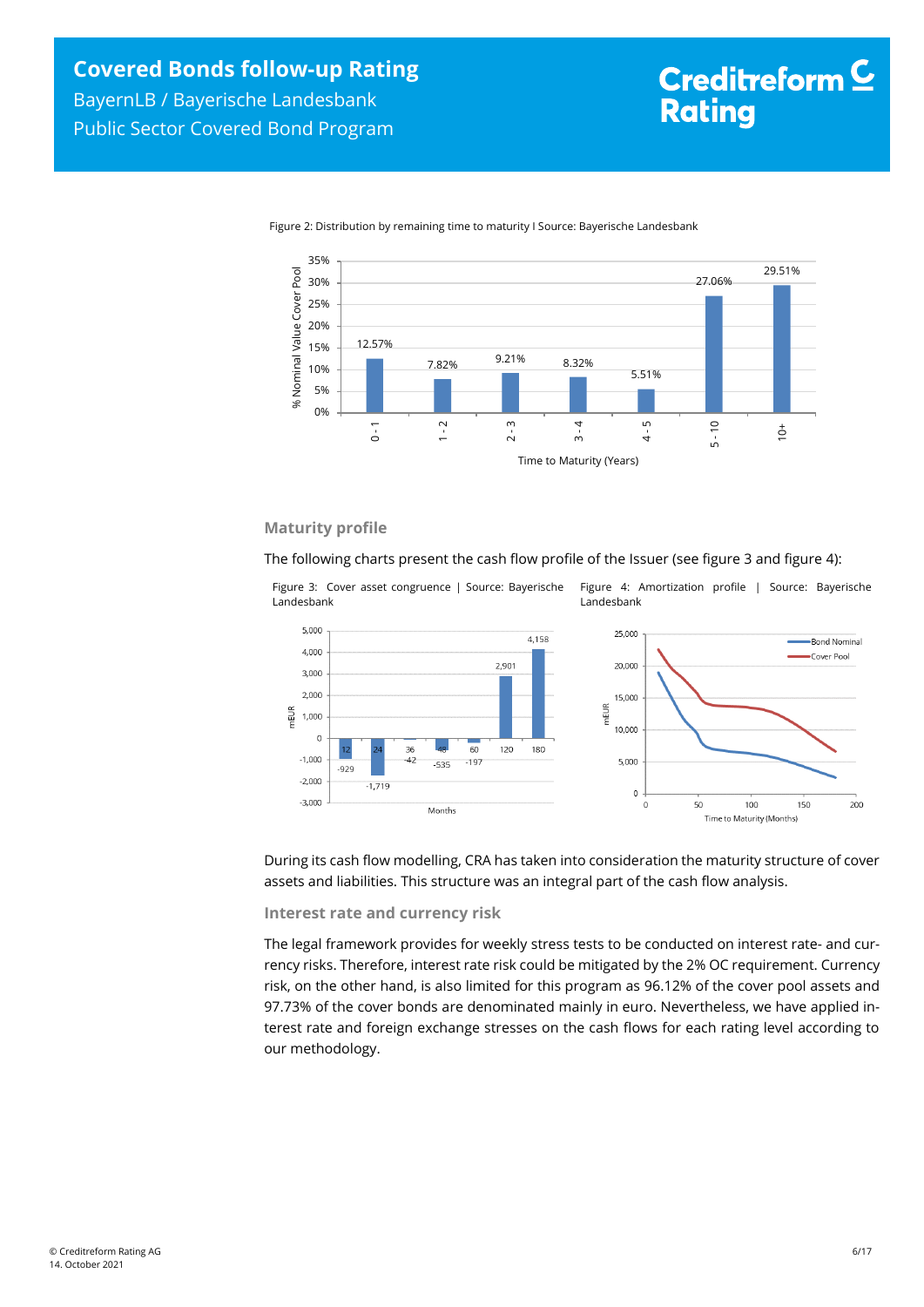Table 3: Program distribution by currency | Source: Bayerische Landesbank

| <b>Currency</b> | <b>Volume</b>     | Share (%) |
|-----------------|-------------------|-----------|
| Cover Pool      |                   |           |
| <b>EUR</b>      | 21,757 m.         | 96.12%    |
| CAD             | 18 m.             | 0.08%     |
| <b>CHF</b>      | 3 m.              | 0.01%     |
| <b>GBP</b>      | 584 m.            | 2.58%     |
| <b>USD</b>      | $274 \text{ m}$ . | 1.21%     |
| Covered Bond    |                   |           |
| <b>EUR</b>      | 18,566 m.         | 97.73%    |
| <b>GBP</b>      | 393 m.            | 2.07%     |
| <b>USD</b>      | 39 m.             | 0.21%     |

Figure 5 shows the types of interest rate used in this program.

Figure 5: Type of interest rate | Source: Bayerische Landesbank



#### **Credit Risk**

In Covered Bond Public Sector programs, CRA assesses the credit risk of the cover assets primarily through an assessment of the creditworthiness of the obligors and their future ability to meet all payment obligations. In order to derive a base case assumption for credit risk, CRA uses the CRA Sovereign Ratings of all obligors in the portfolio, which will be taken into account prorata. The rating reports of relevant sovereigns can be accessed at www.creditreform-rating.de. Using all portfolio information available (number of debtors, sovereign – sub-sovereign, maturity profile, regional diversification etc.), CRA has modelled the cover asset portfolio and, using Monte Carlo simulations, derived a distribution of defaults which can be used to elicit ratinglevel dependent default assumptions.

Recovery and loss-severity assumptions have been determined in accordance with CRA rating methodology. This includes a differentiation of sovereign- and sub-sovereign credits in terms of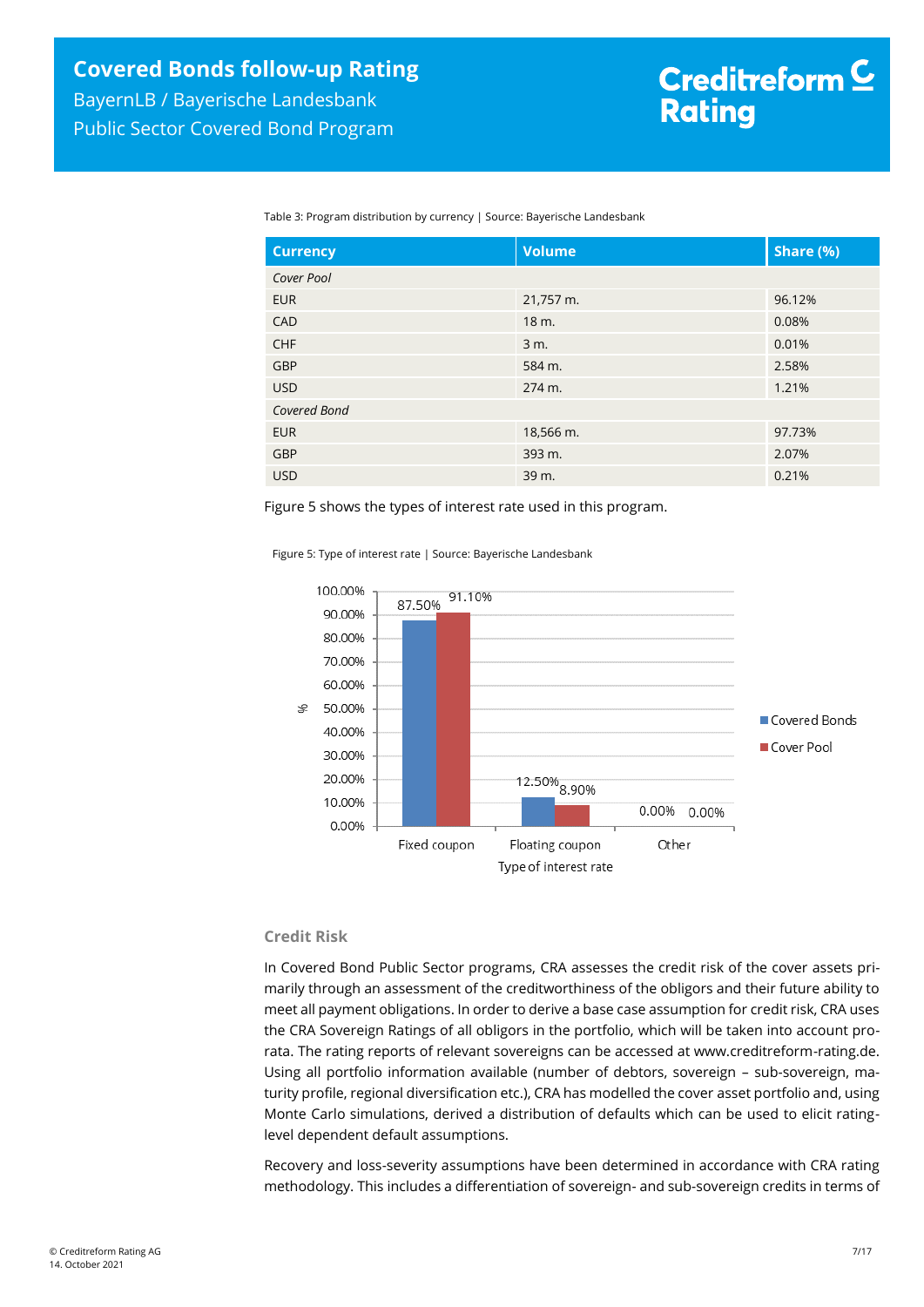Public Sector Covered Bond Program

loss severities, which is included using the current portfolio composition to determine a weighted average recovery rate.

Using both rating-level dependent default and recovery assumptions, the following loss assumptions have been derived for the current cover pool (see [Table 4\)](#page-7-1):

<span id="page-7-1"></span>Table 4: Cover Pool Base case assumptions | Source: CRA

| <b>Rating</b> | <b>Default Rate (%)</b> | <b>Recoveries (%)</b> | <b>Expected Loss (%)</b> |
|---------------|-------------------------|-----------------------|--------------------------|
| AAA           | 17.08%                  | 36.15%                | 10.91%                   |
| $AA+$         | 14.02%                  | 38.65%                | 8.60%                    |
| AA            | 12.68%                  | 41.15%                | 7.46%                    |
| AA-           | 10.59%                  | 42.82%                | 6.06%                    |
| $A+$          | 9.80%                   | 44.49%                | 5.44%                    |
| A             | 9.25%                   | 46.15%                | 4.98%                    |
| $A-$          | 8.24%                   | 47.82%                | 4.30%                    |

# <span id="page-7-0"></span>**Cash-Flow Analysis**

#### **Model Assumptions**

Based on public information and using the base case loss assumptions, we implement a scenario-based cash flow model. This model aims to test the ability of the structure to service all covered bonds according to their payment profile in diverse stress scenarios. The CRA cash flow analysis assumes that the Issuer has defaulted, i.e. all obligations will be met using cash flows from the cover pool assets only. We also assume that no additional assets will be added to the cover pool during the wind-down phase.

The cash-flow analysis considers, among other factors, asset value haircuts ("asset-sale discount"), and the possible positive yield spread between covered assets and covered bonds ("yield spreads"). To derive the asset-sale discount, CRA assumes, based on secondary market data, a rating level haircut on the asset value. Furthermore, CRA, using available public information (i.e. issuer's annual accounts), has derived estimations for yield spreads (se[e table 5\)](#page-7-2):

<span id="page-7-2"></span>Table 5: Cash-Flow Model assumptions | Source: CRA

| <b>Rating level</b> | <b>Asset-Sale Discount</b> | <b>Yield Spread</b> |
|---------------------|----------------------------|---------------------|
| AAA                 | 13.66%                     | 0.65%               |
| $AA+$               | 12.35%                     | 0.66%               |
| AA                  | 11.51%                     | 0.67%               |
| AA-                 | 10.71%                     | 0.67%               |
| $A+$                | 10.09%                     | 0.68%               |
| A                   | 9.59%                      | 0.68%               |
| A-                  | 8.92%                      | 0.69%               |

#### **Rating Scenarios**

In our cash flow model, rating scenarios have been tested considering several central input parameters, such as:

- Portfolio composition (diversification, concentration, granularity)
- Probability of default of cover assets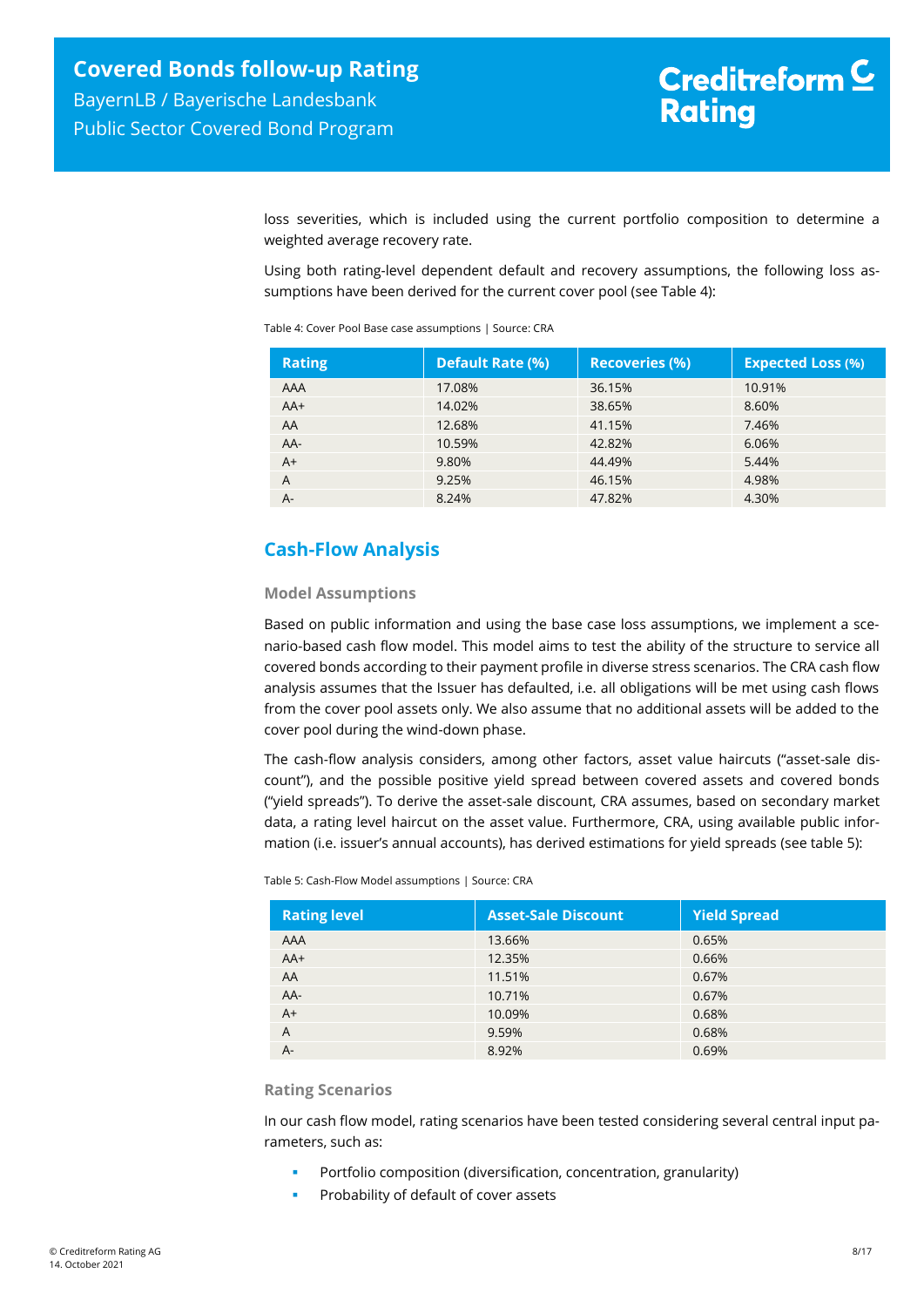# Creditreform<sup>C</sup> **Rating**

- **Correlations of cover assets and systematic risk factors**
- Recoveries
- Maturity profile of covered bonds and cover assets (ALM)

Within a AAA rating scenario, the cash flow model showed that obligations can be paid fully and in a timely manner. Overall, the cash flow analysis revealed that the portfolio, given all available information as of 30.06.2021, may ensure the repayment of bonds' nominal capital notwithstanding the occurrence of the presented stressed scenarios.

#### **Overcollateralization Break-Even Analysis**

CRA also performed a break-even OC analysis taking into consideration the following drivers: ALM, Loss level, Interest rate spreads, foreign currency mismatches and Recoveries. Performing the break-even OC analysis, we took rating-level specific stressed outcomes into account. Based on these analyses, the maximum OC required for each relevant rating level during the whole period has been presented in [table 6.](#page-8-0)

<span id="page-8-0"></span>Table 6: Breakeven Analysis | Source: CRA

| <b>Rating Level</b> | <b>Break-Even OC</b> |
|---------------------|----------------------|
| <b>AAA</b>          | 15.51%               |
| $AA+$               | 12.41%               |
| AA                  | 10.73%               |
| AA-                 | 8.84%                |
| $A+$                | 7.92%                |
| $\overline{A}$      | 7.27%                |
| $A -$               | 6.31%                |

#### **Sensitivity Analysis**

CRA also evaluates the sensitivity of the structure and program with respect to important input parameters. In particular, the following factors have been varied:

- Credit quality of cover assets
- Recoveries

The following table presents the rating impact of a decline in recoveries and an increase in the credit risk of single debtors (sovereigns). Starting from the best-case, which is represented by our base case assumptions, the analysis reveals the sensitivity of the rating with respect to recovery rates and credit risk. The worst-case scenario, in which we reduce recoveries by 50% and increase credit risk by 50%, the impact can be seen by a change in the rating scenario of three notches to AA-, and therefore a change in the implied rating of one notch to AA+ (se[e Table 7\)](#page-8-1):

<span id="page-8-1"></span>Table 7: Covered Bond Program Sensitivity: Credit Quality und Recovery Rates | Source: CRA

| <b>Recovery</b><br><b>Defaults</b> | <b>Base Case</b> | $-25%$     | $-50%$ |
|------------------------------------|------------------|------------|--------|
| <b>Base Case</b>                   | <b>AAA</b>       | <b>AAA</b> | AAA    |
| $+25%$                             | AAA              | $AA+$      | $AA+$  |
| $+50%$                             | $AA+$            | AA         | AA-    |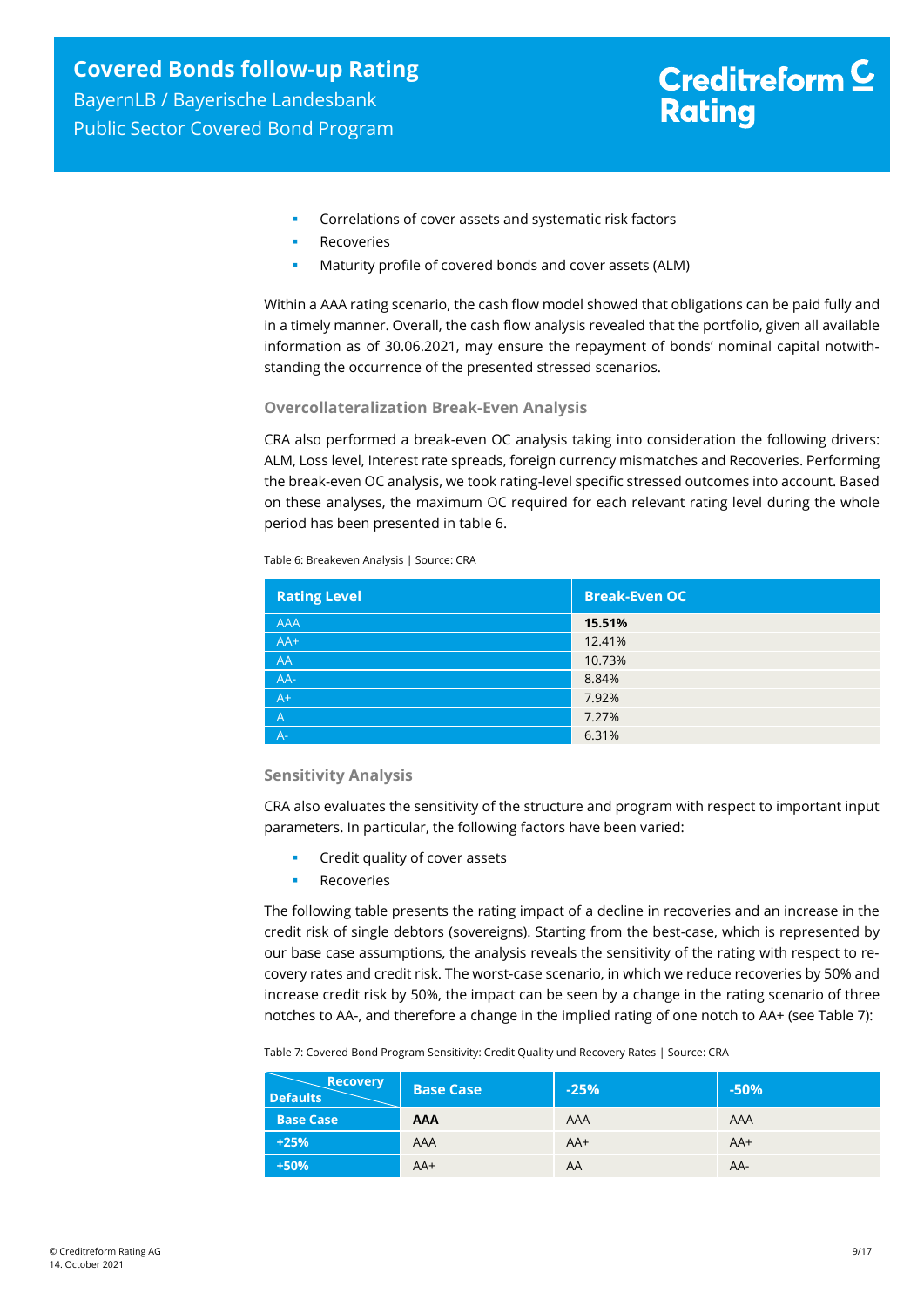In general, based on the presented cash flow analysis results, the rating of the cover pool within our covered bond program rating has been set at AAA. Consequently, the secondary rating uplift was set at one (+1) notch.

However, it is worth mentioning that, the ongoing Covid-19 crisis could have a potential impact on the cover pool. It remains to be seen how serious the effects of the lockdown, among other things, will be. Should there be any changes to the cover pool and the issuer rating in the future, we will include them during our monitoring process.

# <span id="page-9-0"></span>**Counterparty Risk**

**Derivatives**

No derivatives in use at present

#### **Commingling**

In the event of issuer's bankruptcy, in order to avoid commingling of funds, the PfandBG stipulates that the cover assets should be isolated from the general bankruptcy estate (insolvencyfree assets) and a special cover pool administrator will be appointed to manage the cover pool. Under that mandate the cover pool administrator will have first priority on the up-coming cash flows from the cover pool assets, which in turn should be used to cover interest and principal payments of the covered bond holders in event of the Issuer's insolvency.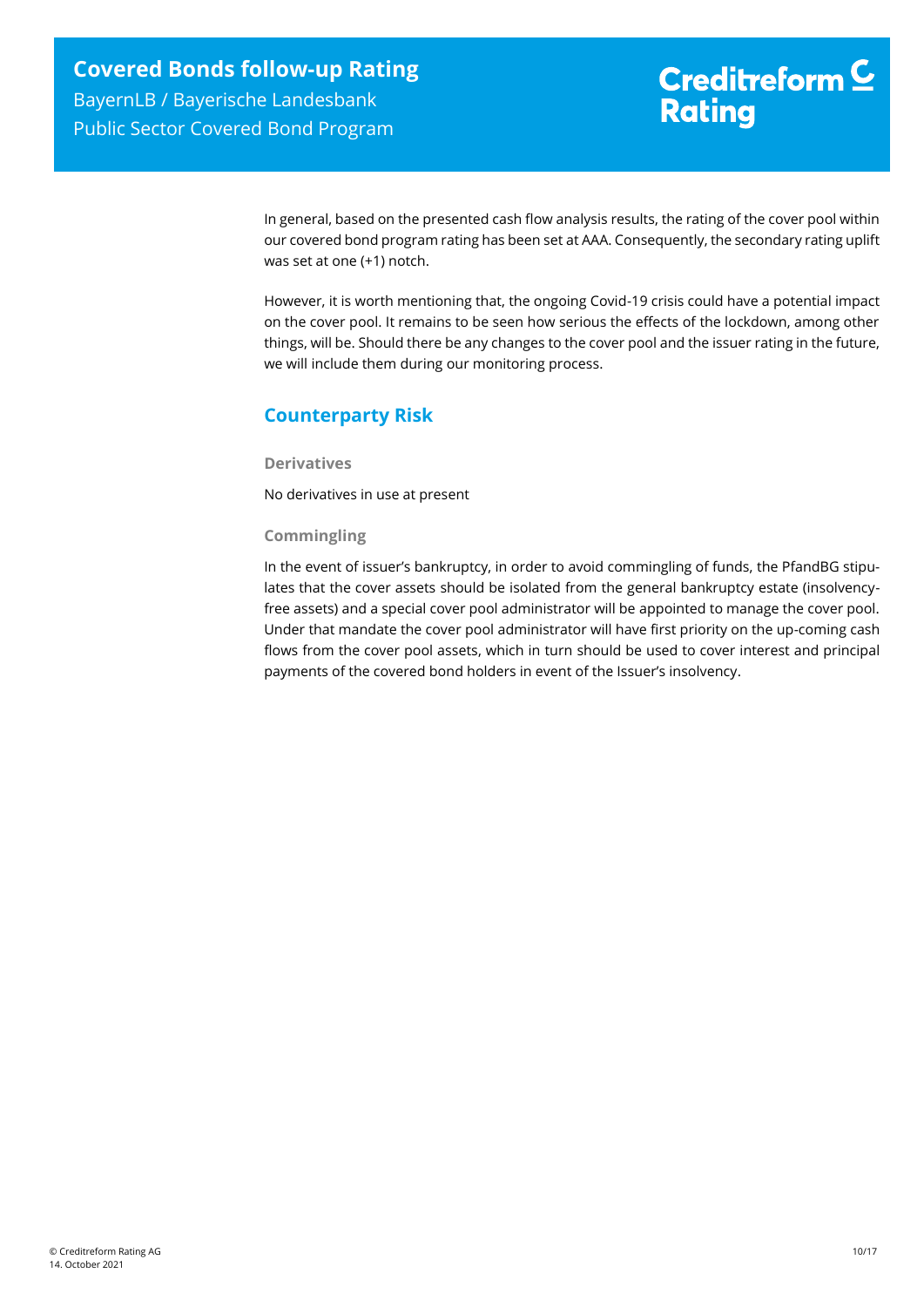Public Sector Covered Bond Program

# <span id="page-10-0"></span>**Appendix**

**Rating History**

| <b>Event</b>          | <b>Rating Date</b> | <b>Publication Date</b> | <b>Result</b>        |
|-----------------------|--------------------|-------------------------|----------------------|
| <b>Initial Rating</b> | 10.12.2018         | 19.12.2018              | AAA / stable         |
| <b>Rating Update</b>  | 26.11.2019         | 28.11.2019              | AAA / stable         |
| Monitoring            | 24.03.2020         | 28.03.2020              | AAA / Watch Negative |
| <b>Rating Update</b>  | 12.10.2020         | 16.10.2020              | AAA / stable         |
| Monitoring            | 05.07.2021         | 06.07.2021              | AAA / Watch Unknown  |
| <b>Rating Update</b>  | 14.10.2021         | 21.10.2021              | AAA / stable         |

#### **Details Cover Pool**

Table 8: Characteristics of Cover Pool | Source: Bayerische Landesbank

| <b>Characteristics</b>           |                                              | <b>Value</b> |
|----------------------------------|----------------------------------------------|--------------|
| Cover Pool Volume                |                                              | EUR 22,635 m |
| <b>Covered Bonds Outstanding</b> |                                              | EUR 18,998 m |
| <b>Substitute Assets</b>         |                                              | EUR 401 m    |
|                                  | <b>Share Derivatives</b>                     | 0.00%        |
|                                  | Share Other                                  | 100.00%      |
|                                  | Substitute Assets breakdown by asset type    |              |
|                                  | Cash                                         | 0.00%        |
|                                  | Guaranteed by Supranational/Sovereign agency | 0.00%        |
|                                  | Central bank                                 | 0.00%        |
|                                  | Credit institutions                          | 100.00%      |
|                                  | Other                                        | 0.00%        |
|                                  | Substitute Assets breakdown by country       |              |
|                                  | <b>Issuers country</b>                       | 100.00%      |
|                                  | Eurozone                                     | 0.00%        |
|                                  | Rest European Union                          | 0.00%        |
|                                  | European Economic Area                       | 0.00%        |
|                                  | Switzerland                                  | 0.00%        |
|                                  | Australia                                    | 0.00%        |
|                                  | <b>Brazil</b>                                | 0.00%        |
|                                  | Canada                                       | 0.00%        |
|                                  | Japan                                        | 0.00%        |
|                                  | Korea                                        | 0.00%        |
|                                  | New Zealand                                  | 0.00%        |
|                                  | Singapore                                    | 0.00%        |
|                                  | US                                           | 0.00%        |
|                                  | Other                                        | 0.00%        |
|                                  | Cover Pool Composition                       |              |
|                                  | <b>Public Sector</b>                         | 98.23%       |
|                                  | <b>Total Substitute Assets</b>               | 1.77%        |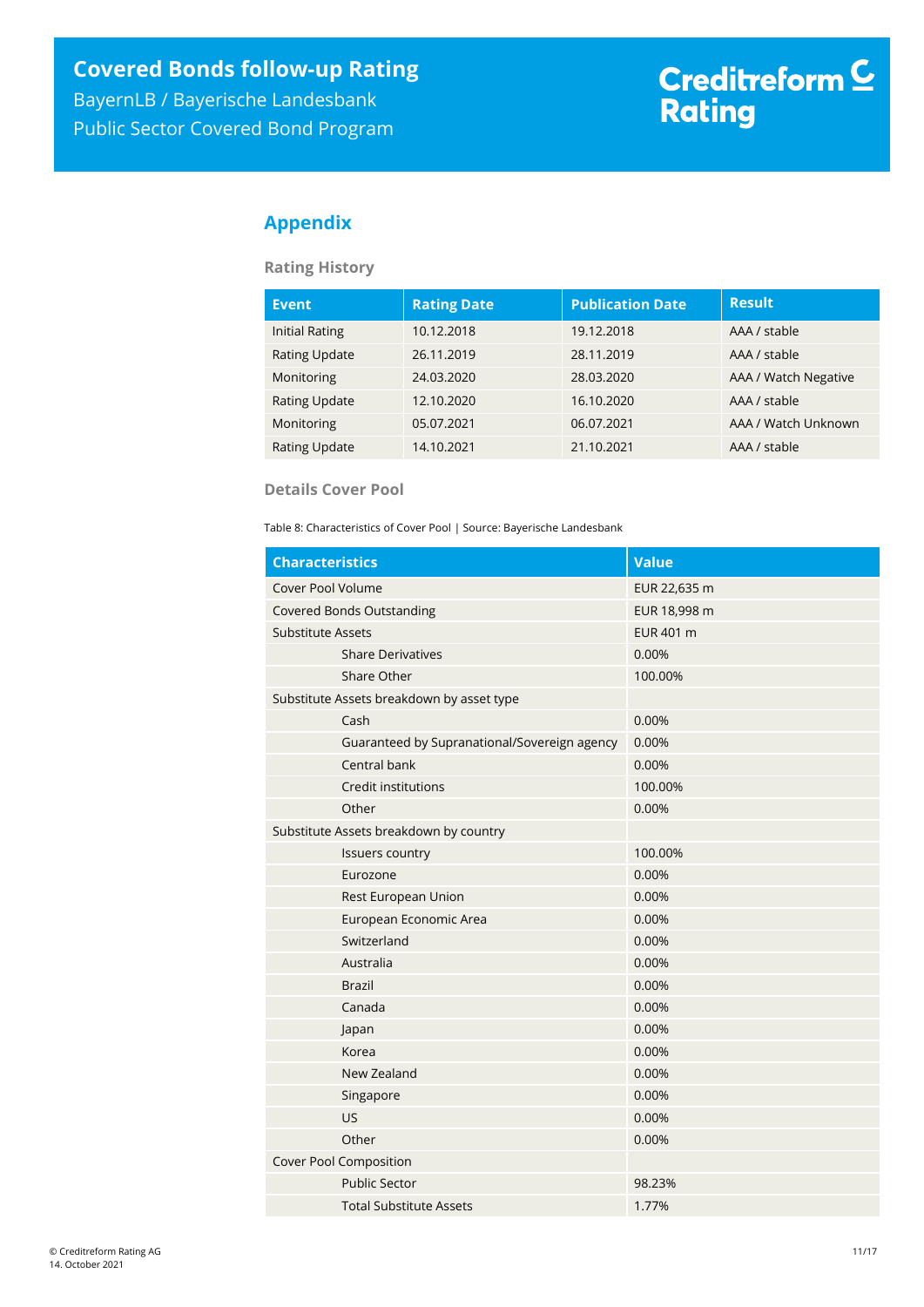# **Covered Bonds follow-up Rating**

BayernLB / Bayerische Landesbank Public Sector Covered Bond Program

# Creditreform <mark>C</mark><br>Rating

| Other / Derivatives           | 0.00%      |  |
|-------------------------------|------------|--|
| Number of Debtors             | 54,414     |  |
| Distribution by debtor type   |            |  |
| <b>Central Government</b>     | 8.17%      |  |
| Regional authorities          | 40.22%     |  |
| Municipal authorities         | 44.61%     |  |
| Other                         | 7.00%      |  |
| Distribution by asset type    |            |  |
| Loans                         | 96.14%     |  |
| <b>Bonds</b>                  | 3.86%      |  |
| Other                         | 0.00%      |  |
| Average asset value           | EUR 266 k. |  |
| Share of Non-Performing Loans | 0.17%      |  |
| Share of 10 biggest debtors   | 23.72%     |  |
| WA Maturity (months)          | 108        |  |
| WAL (months)                  | 108        |  |
| Distribution by Country (%)   |            |  |
| Austria                       | 0.40       |  |
| Belgium                       | 0.52       |  |
| Denmark                       | 0.14       |  |
| France                        | 1.01       |  |
| Germany                       | 93.61      |  |
| Netherlands                   | 0.08       |  |
| Hungary                       | 0.18       |  |
| Switzerland                   | 0.50       |  |
| United Kingdom                | 3.06       |  |
| Canada                        | 0.08       |  |
| <b>US</b>                     | 0.42       |  |
| Distribution by Region (%)    |            |  |
| Baden-Wuerttemberg            | 3.11       |  |
| Bavaria                       | 61.70      |  |
| Berlin                        | 1.23       |  |
| Brandenburg                   | 0.43       |  |
| <b>Bremen</b>                 | 1.04       |  |
| Hamburg                       | 9.35       |  |
| Hesse                         | 4.87       |  |
| Mecklenburg-Western Pomerania | 0.01       |  |
| Lower Saxony                  | 2.65       |  |
| North Rhine-Westphalia        | 9.94       |  |
| Rhineland-Palatinate          | 2.68       |  |
| Saarland                      | 0.72       |  |
| Saxony                        | 0.03       |  |
| Saxony-Anhalt                 | 0.11       |  |
| Schleswig-Holstein            | 0.64       |  |
| Thuringia                     | 1.50       |  |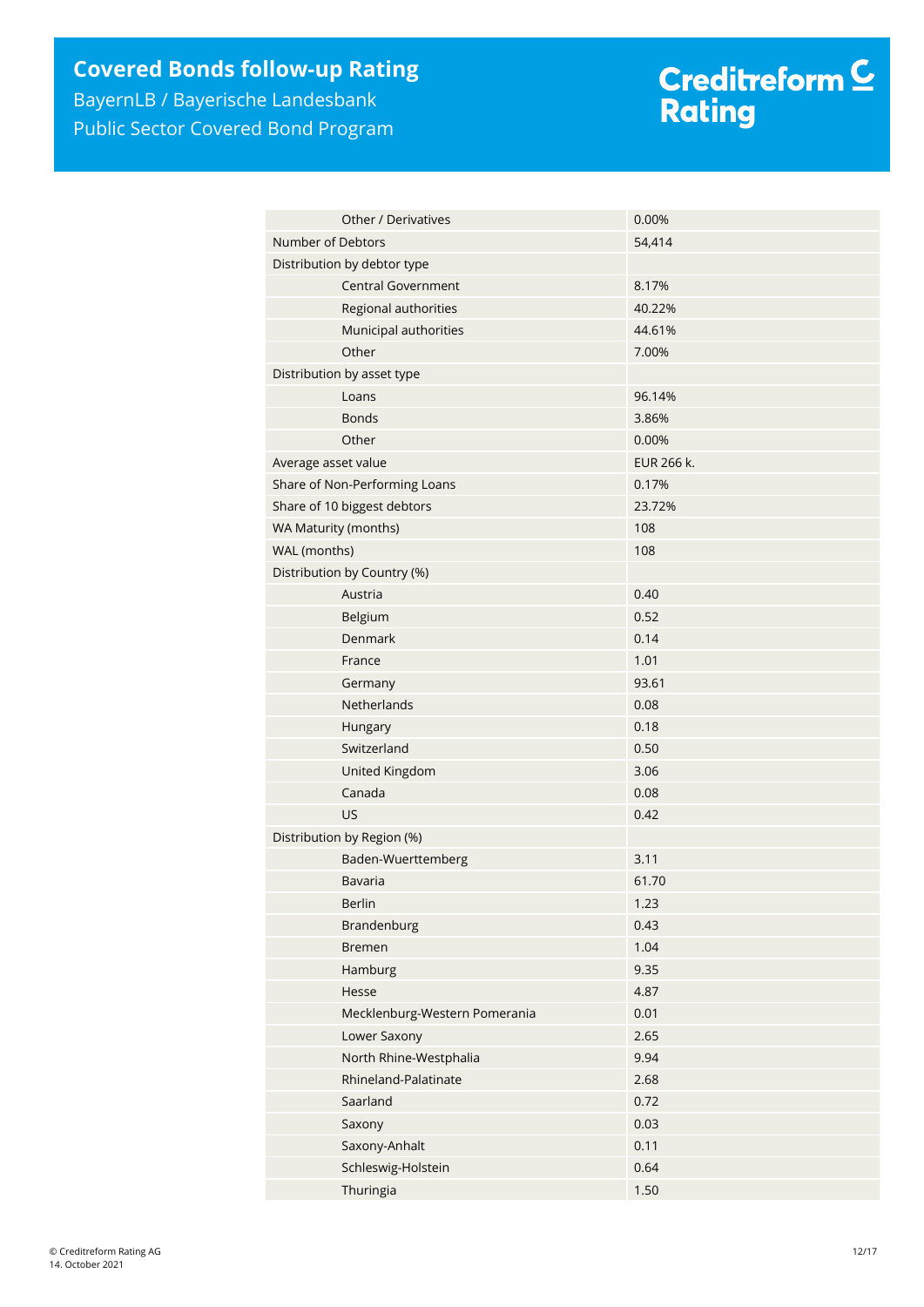Table 9: Participant counterparties | Source: Bayerische Landesbank

| <b>Role</b>         | <b>Name</b>                         | <b>Legal Entity Identifier</b>      |
|---------------------|-------------------------------------|-------------------------------------|
| <b>Issuer</b>       | Bayerische Landesbank               | VDYMYTOGZZ6DU0912C88                |
| Servicer            | Not applicable for the jurisdiction | Not applicable for the jurisdiction |
| <b>Account Bank</b> | Not applicable for the jurisdiction | Not applicable for the jurisdiction |
| Sponsor             | Not applicable for the jurisdiction | Not applicable for the jurisdiction |

Figure 6: Arrears Distribution | Source: Bayerische Landesbank



Figure 7: Program currency mismatches | Source: Bayerische Landesbank

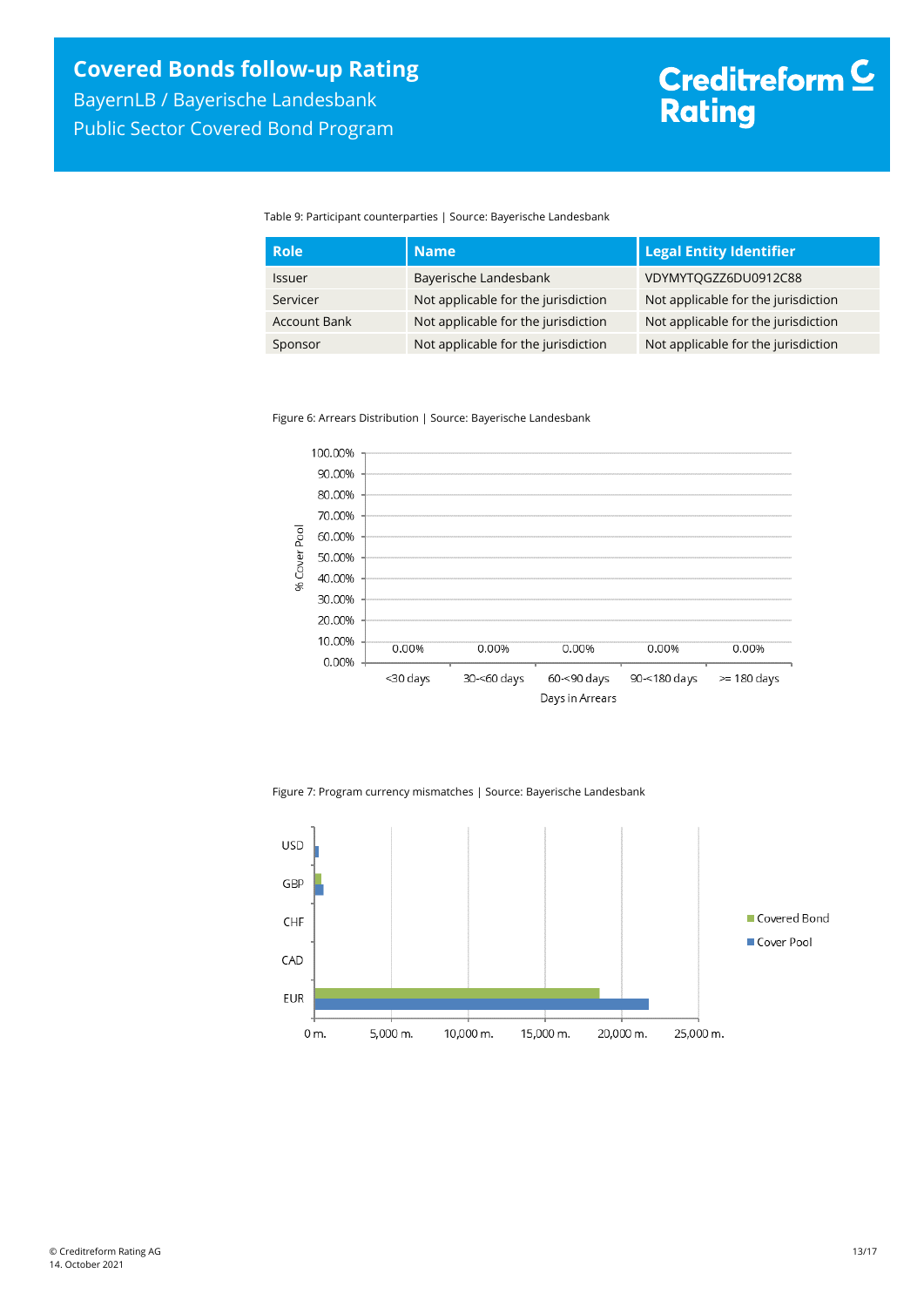BayernLB / Bayerische Landesbank Public Sector Covered Bond Program

#### **Key Source of Information**

#### **Documents (Date: 30.06.2021)**

#### Issuer

- Audited consolidated annual reports of Bayerische Landesbank (Group) 2017-2020
- Final Issuer Rating Update as of 24.09.2021
- Miscellaneous Investor Relations Information and Press releases
- Peergroup-Daten und other date from the CRA/ eValueRate databank

Covered Bond and Cover Pool

- HTT Reporting from Bayerische Landesbankas of 30.06.2021
- Market data of Public Sector Covered Bond Program.

#### **Regulatory and Legal Disclosures**

Creditreform Rating AG was neither commissioned by the rating object nor by any other third parties for the rating. The analysis took place on a voluntary basis by Creditreform Rating AG and is to be described in the regulatory sense as an unsolicited rating. The rating was conducted on the basis of Creditreform Rating's ["Covered Bond Ratings" methodology \(v1.0, July 2017\)](https://creditreform-rating.de/en/about-us/regulatory-requirements.html?file=files/content/downloads/Externes%20Rating/Regulatorische%20Anforderungen/EN/Ratingmethodiken%20EN/Rating%20Methodology%20Covered%20Bonds.pdf) and ["Technical Documentation Portfolio Loss Distributions" \(v.1.0, July 2018\)](https://creditreform-rating.de/en/about-us/regulatory-requirements.html?file=files/content/downloads/Externes%20Rating/Regulatorische%20Anforderungen/EN/Ratingmethodiken%20EN/Technical%20Documentation%20Portfolio%20Loss%20Distributions.pdf) in conjunction with Creditreform`s basic document ["Rating Criteria and Definitions" \(v1.3, January 2018\).](https://creditreform-rating.de/en/about-us/regulatory-requirements.html?file=files/content/downloads/Externes%20Rating/Regulatorische%20Anforderungen/EN/Ratingmethodiken%20EN/CRAG%20Rating%20Criteria%20and%20Definitions.pdf) On the subject of ESG (environment, social and governance), Creditreform Rating AG has published the basic document ["The Impact of ESG Factors on Credit Ratings" \(March 2020\)](https://creditreform-rating.de/en/about-us/regulatory-requirements.html?file=files/content/downloads/Externes%20Rating/Regulatorische%20Anforderungen/EN/Ratingmethodiken%20EN/The%20Impact%20of%20ESG%20Factors%20on%20Credit%20Ratings.pdf).

| <b>Unsolicited Credit Rating</b>                       |           |
|--------------------------------------------------------|-----------|
| With Rated Entity or Related Third Party Participation | NO.       |
| With Access to Internal Documents                      | <b>NO</b> |
| With Access to Management                              | <b>NO</b> |

The rating is based on publicly available information and internal evaluation methods for the rated bank and program. The issuer's quantitative analysis is based mainly on the latest annual accounts, interim reports and other information of the bank pertaining to investor relations. The cover pool's quantitative analysis for the rated Covered Bond Program was based on the "Harmonised Transparency Template" (HTT) published by the Bayerische Landesbank.

Information on the meaning of a rating category, definition of default and sensitivity analysis of relevant key rating assumptions can be found at "Creditreform Rating AG, Rating Criteria and Definitions":

#### <https://www.creditreform-rating.de/en/about-us/regulatory-requirements.html>

This rating was carried out by analysts Philip Michaelis (Senior Analyst) und Ritank Gupta (Analyst) both based in Neuss/Germany. On 14.10.2021, the rating was presented to the rating committee by the analysts and adopted in a resolution. The function of Person Approving Credit Ratings (PAC) was performed by Christian Konieczny (Senior Analyst).

On 14.10.2021, the rating result was communicated to Bayerische Landesbank, and the preliminary rating report was made available. The Issuer and all relevant parties examined the rating report prior to publication and were given at least one full working day to appeal the rating committee decision and provide additional information. The rating decision was not amended following this examination.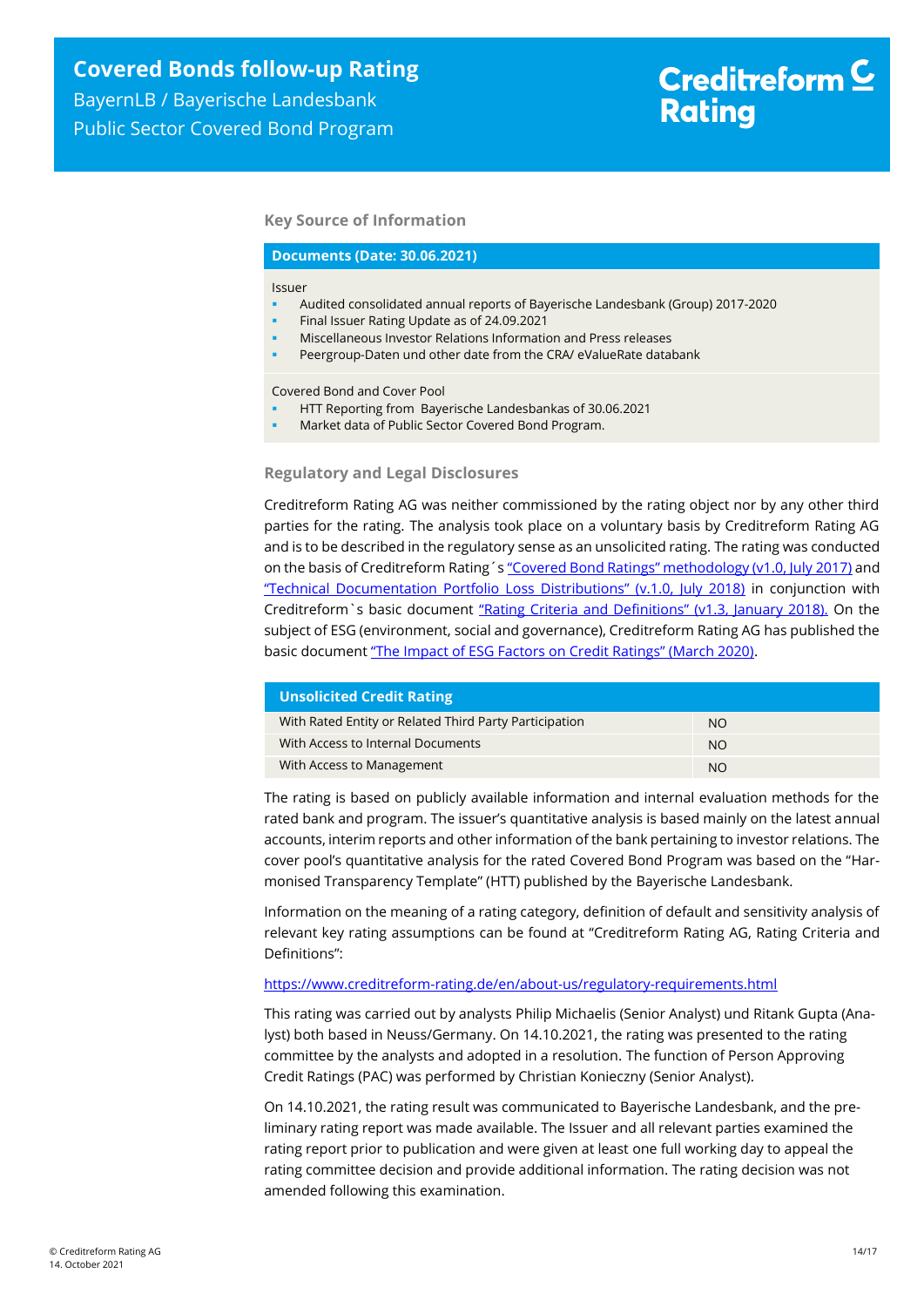The rating is subject to one-year monitoring from the creation date (see cover sheet). Within this period, the rating can be updated. After one year at the latest, a follow-up is required to maintain the validity of the rating.

In 2011 Creditreform Rating AG was registered within the European Union according to EU Regulation 1060/2009 (CRA-Regulation). Based on the registration Creditreform Rating AG (CRA) is permitted to issue credit ratings within the EU and is bound to comply with the provisions of the CRA-Regulation.

**Endorsement**

Creditreform Rating did not endorse the rating according Article 4 (3), CRA-Regulation.

#### **Conflict of Interests**

No conflicts of interest were identified during the rating process that might influence the analyses and judgements of the rating analysts involved or any other natural person whose services are placed at the disposal or under the control of Creditreform Rating AG and who are directly involved in credit rating activities or approving credit ratings and rating outlooks.

In the event of provision of ancillary services to the rated entity, CRA will disclose all ancillary services in the credit rating report.

#### **Rules on the Presentation of Credit Ratings and Rating Outlooks**

The approval of credit ratings and rating outlooks follows our internal policies and procedures. In line with our policy "Rating Committee," all credit ratings and rating outlooks are approved by a rating committee based on the principle of unanimity.

To prepare this credit rating, CRA has used following substantially material sources:

- 1. Transaction structure and participants
- 2. Transaction documents
- 3. Issuing documents
- 4. Other rating related documentation

There are no other attributes and limitations of the credit rating or rating outlook other than displayed on the CRA website. Furthermore, CRA considers satisfactory the quality and extent of information available on the rated entity. In regard to the rated entity, Creditreform Rating AG regarded available historical data as sufficient.

Between the disclosure of the credit rating to the rated entity and the public disclosure no amendments were made to the credit rating.

The rating report and/or press release indicates the principal methodology or version of methodology that was used in determining the rating, with a reference to its comprehensive description.

In cases where the credit rating is based on more than one methodology, or where reference only to the principal methodology might cause investors to overlook other important aspects of the credit rating, including any significant adjustments and deviations, Creditreform Rating AG explains this fact in the credit rating and indicates how the different methodologies and other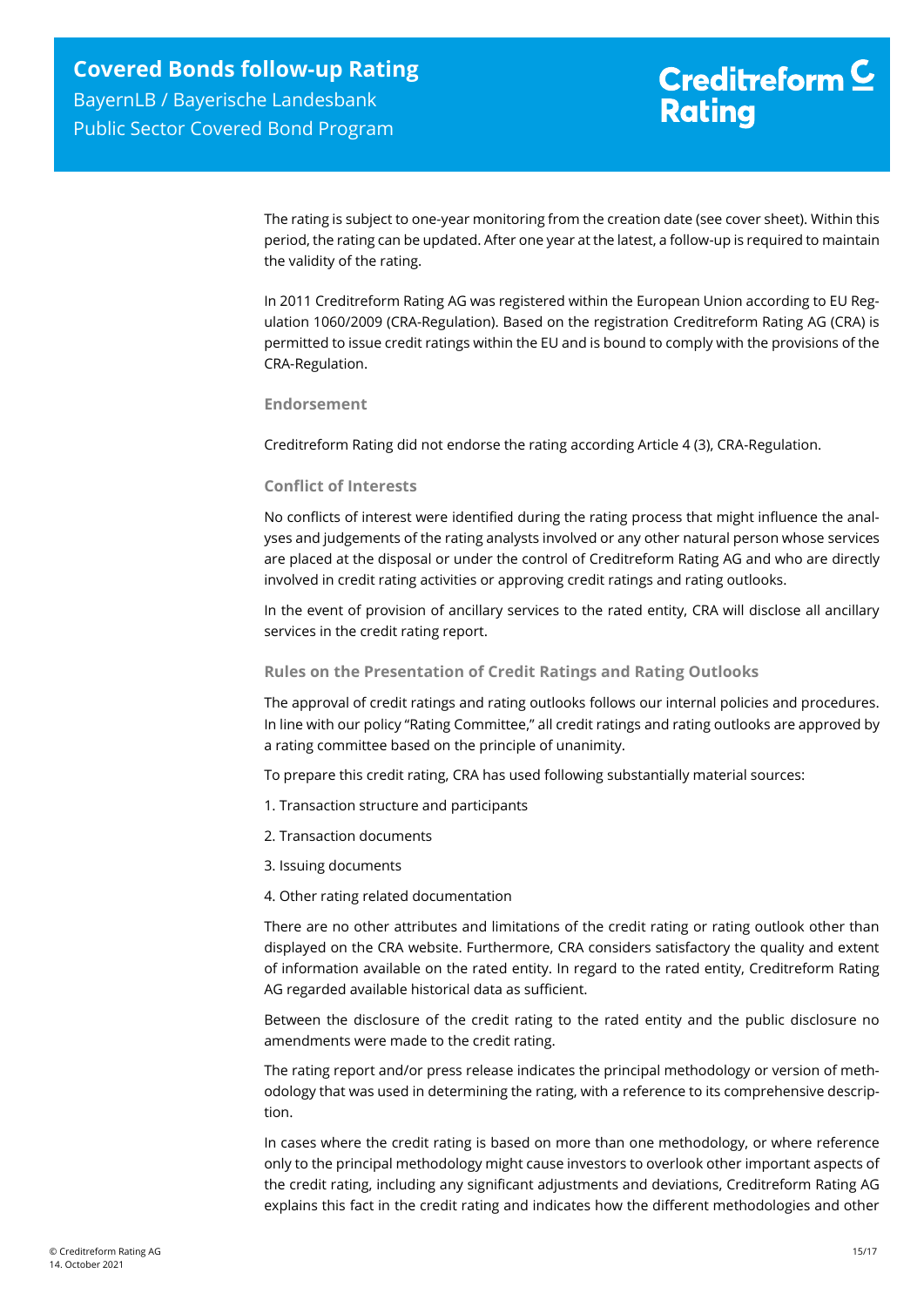aspects are taken into account in the credit rating. This information is integrated in the credit rating report.

The meaning of each rating category, the definition of default or recovery, and any appropriate risk warning, including a sensitivity analysis of the relevant key rating assumptions, such as mathematical or correlation assumptions, accompanied by worst-case scenario credit ratings as well as best-case scenario credit ratings, are explained.

The date at which the credit rating was released for distribution for the first time and when it was last updated including any rating outlooks, is indicated clearly and prominently in the rating report and/or press release as a "Rating action"; first release is indicated as "initial rating", other updates are indicated as an "update", "upgrade or downgrade", "not rated", "confirmed", "selective default" or "default".

In the case of a rating outlook, the time horizon is provided during which a change in the credit rating is expected. This information is available within the rating report and/or press release.

In accordance to Article 11 (2) EU-Regulation (EC) No 1060/2009 registered or certified credit rating agency shall make available in a central repository established by ESMA information on its historical performance data, including the ratings transition frequency, and information about credit ratings issued in the past and on their changes. Requested data are available at the ESMA website:<https://cerep.esma.europa.eu/cerep-web/statistics/defaults.xhtml> .

An explanatory statement of the meaning of Creditreform`s default rates are available in the credit rating methodologies disclosed on the website.

#### **Disclaimer**

Any rating performed by Creditreform Rating AG is subject to the Creditreform Rating AG Code of Conduct which has been published on the web pages of Creditreform Rating AG. In this Code of Conduct, Creditreform Rating AG commits itself – systematically and with due diligence – to establish its independent and objective opinion as to the sustainability, risks and opportunities concerning the enterprise or the issue under review.

Future events are uncertain, and forecasts are necessarily based on assessments and assumptions. This rating is therefore no statement of fact, but an opinion. For this reason, Creditreform Rating AG cannot be held liable for the consequences of decisions made on the basis of any of their ratings. Neither should these ratings be construed as recommendations for investors, buyers or sellers. They should only be used by market participants (entrepreneurs, bankers, investors etc.) as one factor among others when arriving at corporate or investment decisions. Ratings are not meant to be used as substitutes for one's own research, inquiries and assessments.

We have assumed that the documents and information made available to us by the client are complete and accurate and that the copies provided to us represent the full and unchanged contents of the original documents. Creditreform Rating AG assumes no responsibility for the true and fair representation of the original information.

This report is protected by copyright. Any commercial use is prohibited without prior written permission from Creditreform Rating AG. Only the full report may be published in order to prevent distortion of the report's overall assessment. Excerpts may only be used with the express consent of Creditreform Rating AG. Publication of the report without the consent of Creditreform Rating AG is prohibited. Only ratings published on the Creditreform Rating AG web pages remain valid.